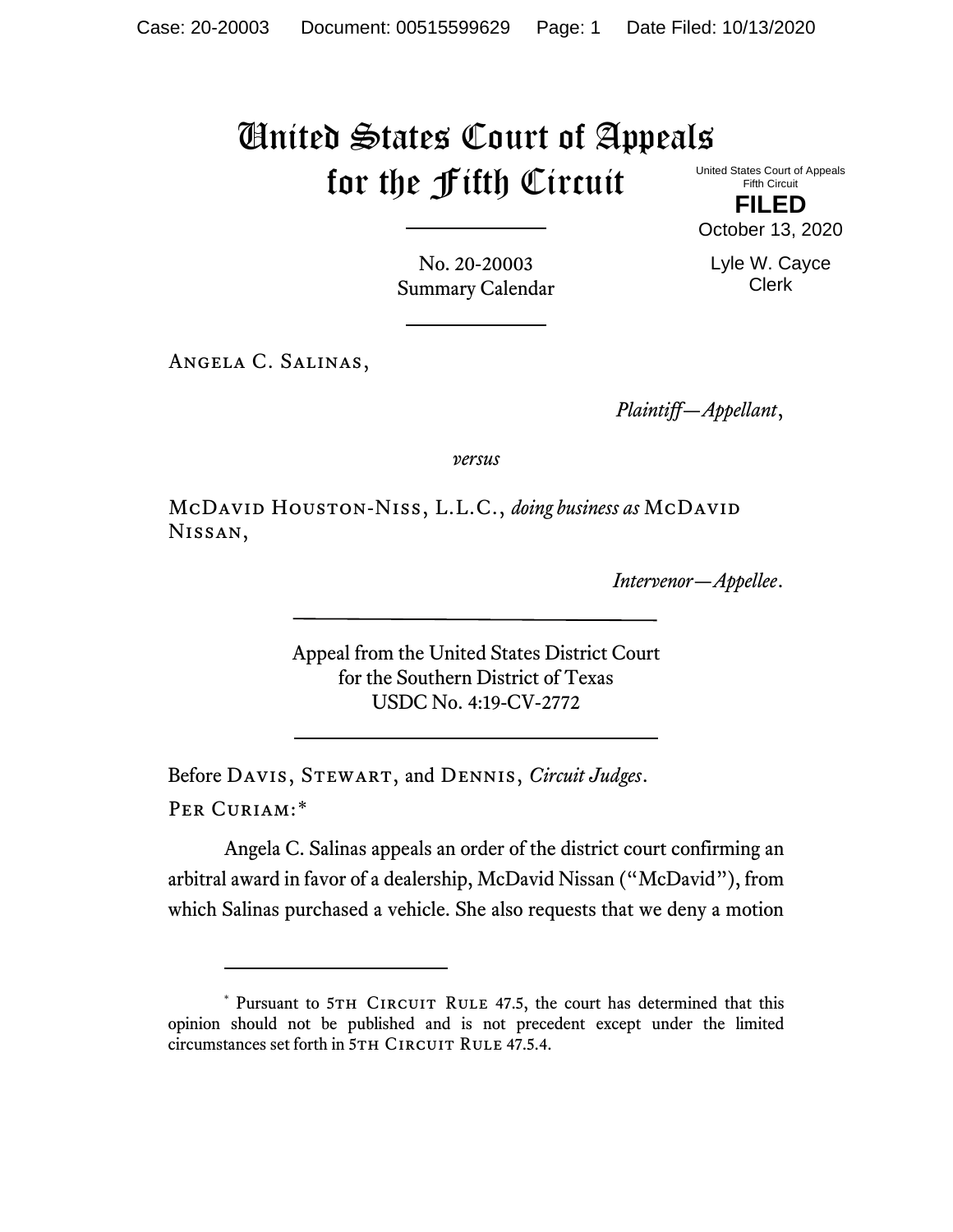for sanctions filed by McDavid and Asbury Automotive Group ("Asbury"), which is the parent company of McDavid, in the district court against Salinas. McDavid counters that we should award it damages and costs associated with this appeal. For the reasons that follow, we affirm the confirmation of the arbitral award and deny the parties' other requests for relief.

# **I. FACTS & PROCEDURAL HISTORY**

On September 29, 2017, Salinas purchased a 2015 Mercedes-Benz E350 from McDavid. To purchase the vehicle, which cost \$31,944.06, Salinas put \$10,000 down and applied for \$22,326 in financing from Ally Financial  $("Ally")<sup>1</sup>$  to cover the remainder of the sales price. The contract for sale, which Salinas signed, required her to keep the car insured against property damage in the amount that she still owed on the car.

Three days after purchasing the car, Salinas collided with another vehicle, which totaled the Mercedes-Benz. Salinas, however, had not insured the vehicle against property damage. She claimed that McDavid represented to her that it would insure her vehicle. McDavid contended that the contract required Salinas to maintain insurance on the car and that she represented to the dealership that she would insure the vehicle.

Asserting claims for breach of contract and violations of the Texas Deceptive Trade Practices Act ("DTPA"), Salinas sought recoupment from McDavid of her \$10,000 down payment under an arbitration provision in the sales contract. She also sought \$15,000 in vehicle replacement fees, attorney's fees, arbitration costs, interest, and punitive damages. Before arbitrating her claims, Salinas moved to amend her complaint so that she could join Asbury and Ally as parties to the arbitration. After the arbitrator

<span id="page-1-0"></span><sup>&</sup>lt;sup>1</sup> Asbury and Ally are defendants in the lower-court action but are not subjects of this appeal.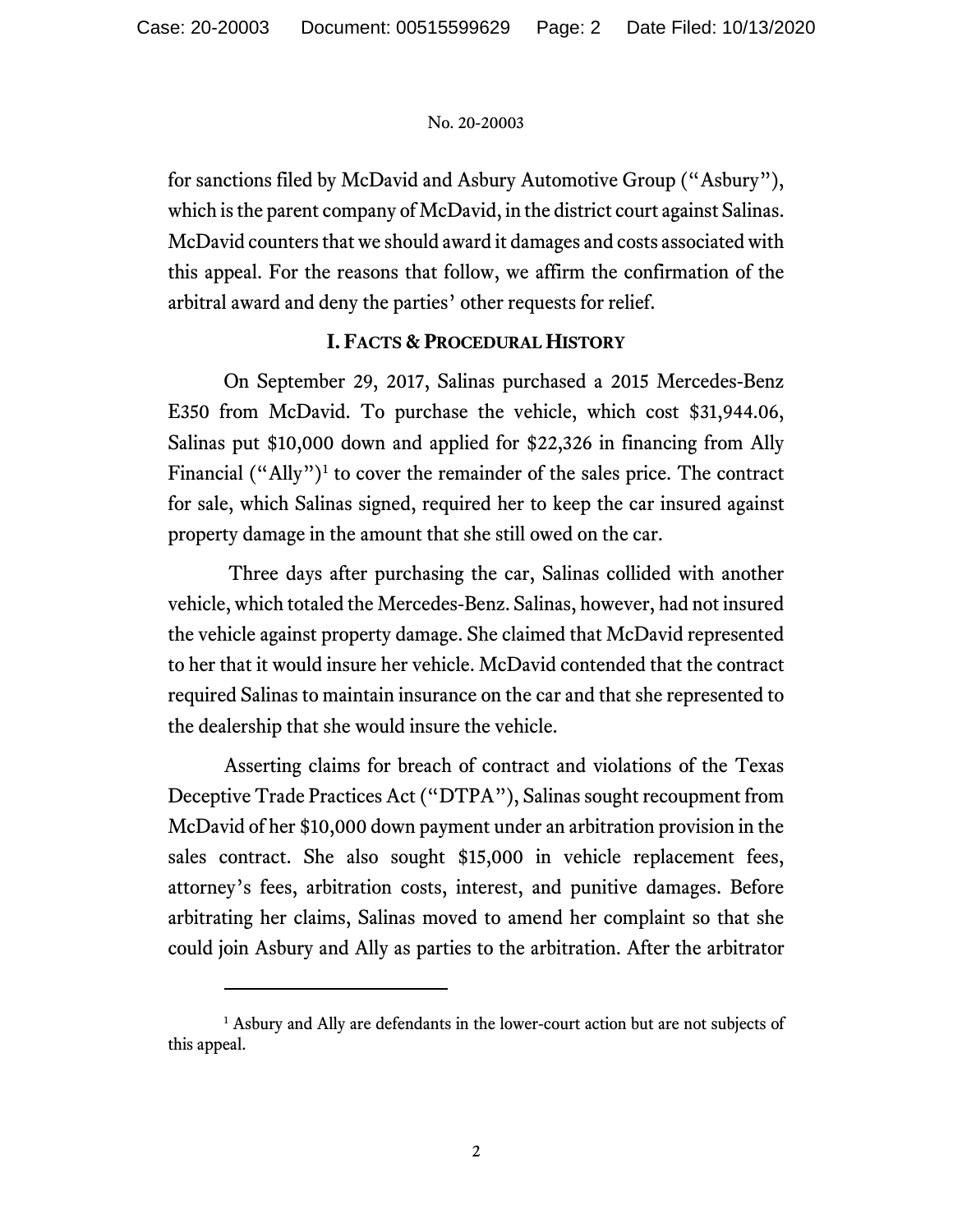denied her request to join Asbury and Ally, Salinas sued them in federal court for violations of the DTPA; the Sarbanes-Oxley Act, the Consumer Credit Protection Act, and the Equal Credit Opportunity Act.

While the federal suit was pending, Salinas proceeded to arbitrate against McDavid. After conducting an evidentiary hearing, the arbitrator ruled on October 18, 2019 in favor of McDavid. She awarded McDavid \$14,569.06, which equated to the purchase price of the Mercedes-Benz less Salinas's down payment and \$7,375 that McDavid received for the car in salvage value. The arbitrator also awarded McDavid \$20,728.50 in attorney's fees and costs, along with pre-judgment and post-judgment interest.

Later that day, McDavid moved to intervene in Salinas's lawsuit against Asbury and Ally to confirm the arbitral award. In response, Salinas moved to vacate the award. The district court granted McDavid's motion to intervene and confirmed the arbitral award. Salinas timely appealed.

# **II. STANDARD OF REVIEW**

A district court's order confirming an arbitral award is reviewed de novo. *PoolRe Ins. Corp. v. Org. Strategies, Inc.*, 783 F.3d 256, 262 (5th Cir. 2015). However, our review of the underlying arbitral award is "exceedingly deferential." *Petrofac, Inc. v. DynMcDermott Petroleum Operations Co.*, 687 F.3d 671, 674 (5th Cir. 2012). "This court must sustain an arbitral award even if we disagree with the arbitrator's interpretation of the underlying contract as long as the arbitrator's decision draws its essence from the contract." *Kemper Corp. Servs., Inc. v. Computer Scis. Corp.*, 946 F.3d 817, 822 (5th Cir. 2020). In other words, "the sole question for us is whether the arbitrator (even arguably) interpreted the parties' contract, not whether he got its meaning right or wrong." *Id.* (quoting *Oxford Health Plans LLC v. Sutter*, 569 U.S. 564, 569 (2013)). While "we 'grant arbitrators considerable leeway when reviewing most arbitration decisions,' we do not 'give *extra* leeway to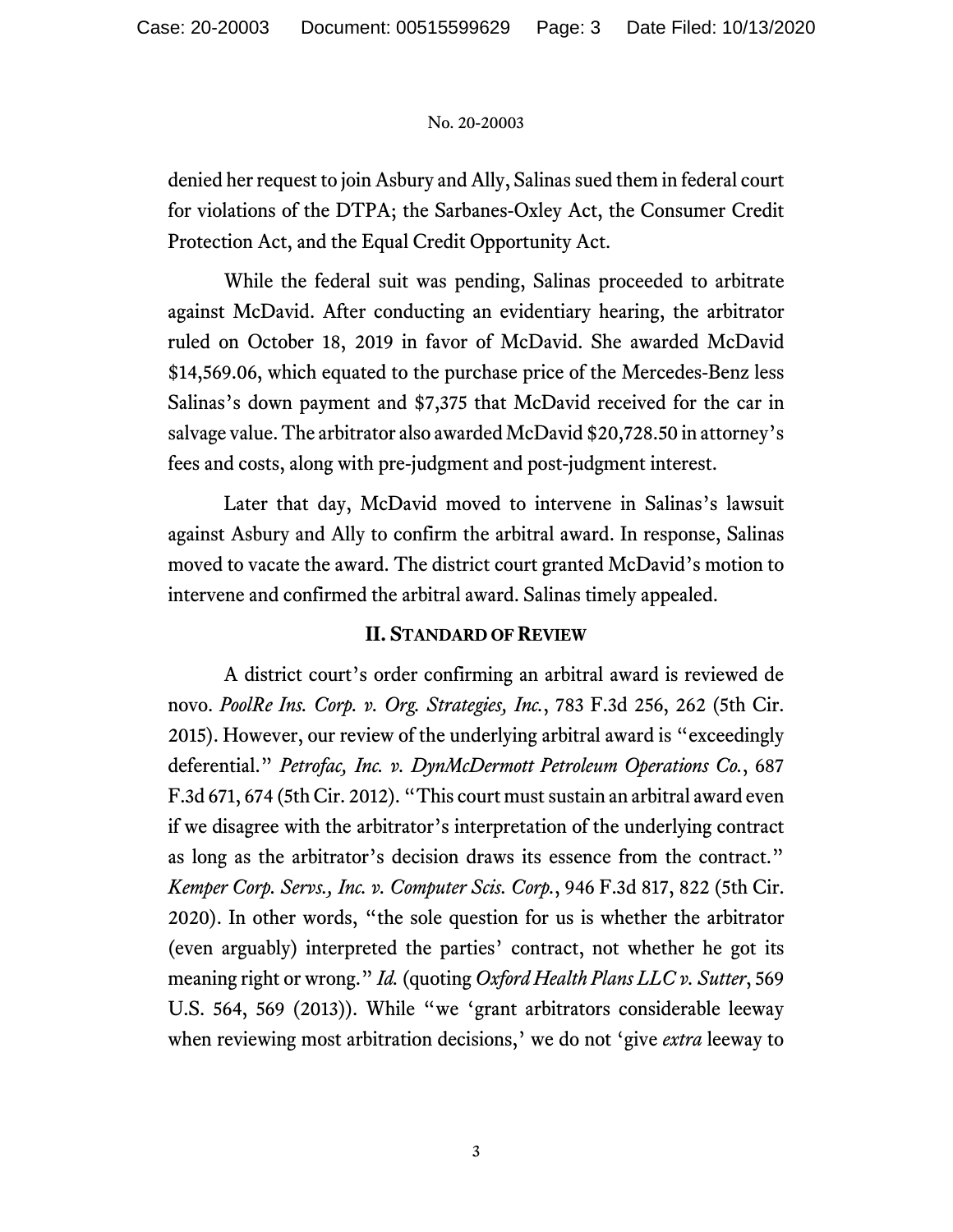district courts that uphold arbitrators.'" *Vantage Deepwater Co. v. Petrobras Am., Inc.*, 966 F.3d 361, 368 (5th Cir. 2020) (quoting *First Options of Chicago, Inc. v. Kaplan*, 514 U.S. 938, 948 (1995) (emphasis in original)).

### **III. DISCUSSION**

### *A. Motion to Intervene*

As an initial matter, Salinas argues that the district court abused its discretion in allowing McDavid to intervene in her lawsuit against Asbury and Ally. At the district-court level, Salinas did not oppose McDavid's motion to intervene. Rather, she simply moved to vacate the arbitral award issued in favor of McDavid. "It is well settled in this circuit that the scope of appellate review . . . is limited to matters presented to the district court." *Keelan v. Majesco Software, Inc.*, 407 F.3d 332, 339 (5th Cir. 2005). Therefore, Salinas's argument is waived. *See LeMaire v. La. Dep't of Transp. & Dev.*, 480 F.3d 383, 387 (5th Cir. 2007) ("[A]rguments not raised before the district court are waived and cannot be raised for the first time on appeal.").

# *B. Arbitral Award*

Salinas next argues that the district court erred in "penalizing" her by confirming the arbitral award before providing Salinas an opportunity to appeal it to an arbitration panel. Salinas, however, had no right to such an appeal. The American Arbitration Association ("AAA"), which conducted the arbitration, does not allow for an appeal of an arbitrator's award to an arbitration panel when the contract providing for arbitration does not provide for the right to appeal. AAA, *Optional Appellate Arbitration Rules*, https://www.adr.org/sites/default/files/AAA-

ICDR\_Optional\_Appellate\_Arbitration\_Rules.pdf, at 3–5. Since the sales contract did not provide for the right to appeal to an arbitration panel, Salinas's only recourse was to appeal the award to a district court under the Federal Arbitration Act ("FAA").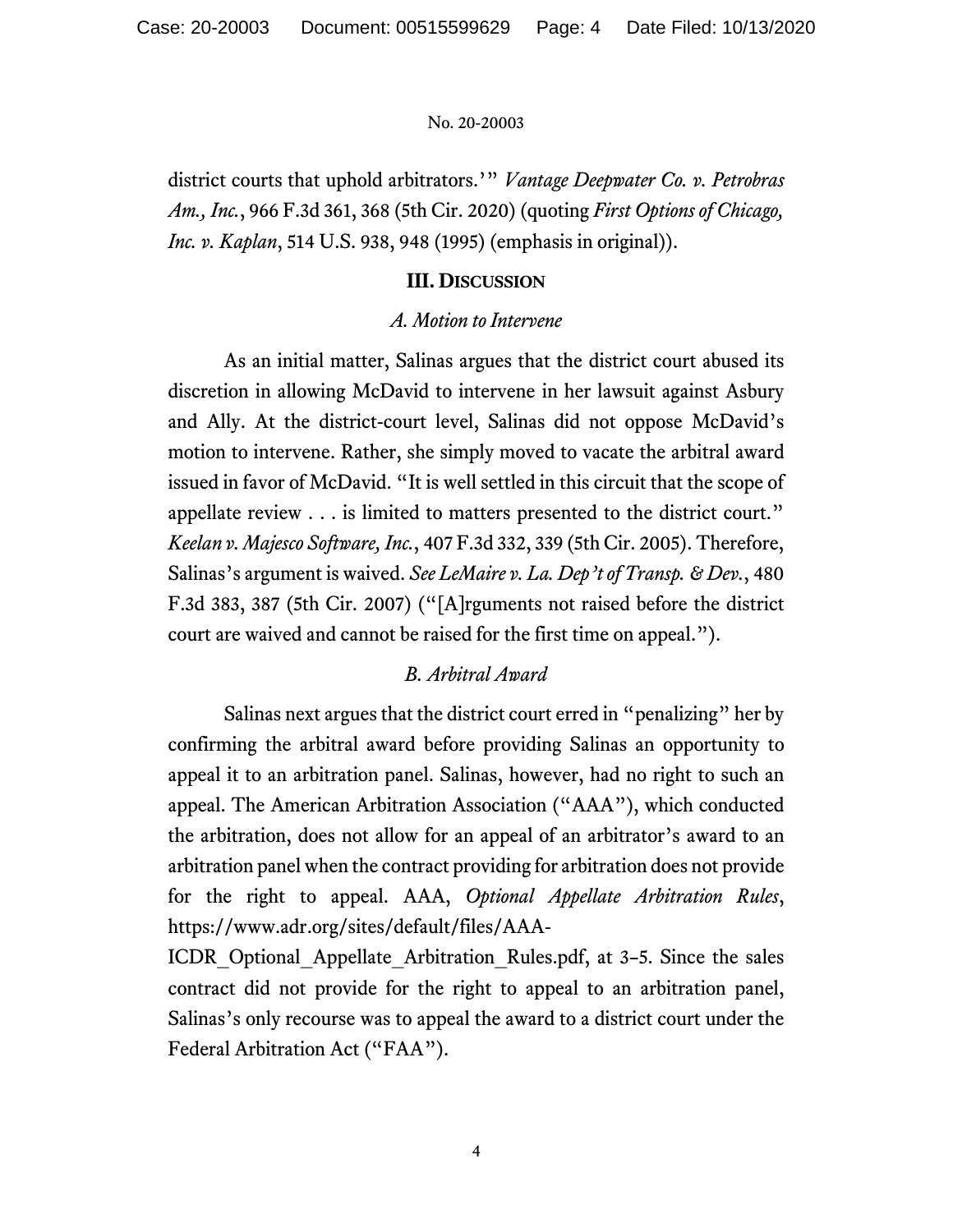As to the merits of the award, Salinas argues that the arbitrator exceeded her authority by (1) denying Salinas's request to join Asbury and Ally in the arbitration; (2) awarding McDavid attorney's fees; and (3) misconstruing evidence in the record. "In light of the strong federal policy favoring arbitration, '[j]udicial review of an arbitration award is extraordinarily narrow.'" *Brook v. Peak Int'l, Ltd.*, 294 F.3d 668, 672 (5th Cir. 2002) (alteration in original) (quoting *Gulf Coast Indus. Workers Union v. Exxon Co.*, 70 F.3d 847, 850 (5th Cir. 1995)). "An [arbitral] award may not be set aside for a mere mistake of fact or law." *Rain CII Carbon, LLC v. ConocoPhillips Co.*, 674 F.3d 469, 472 (5th Cir. 2012) (quoting *Apache Bohai Corp. LDC v. Texaco China BV*, 480 F.3d 397, 401 (5th Cir. 2007)). "Section 10 of the [FAA] . . . provides the only grounds upon which a reviewing court may vacate an arbitrative award." *Id.* (internal quotation marks omitted). That section "provides, among other grounds, that a district court 'may make an order vacating [an arbitration] award upon the application of any party to the arbitration . . . where the arbitrator[] exceeded [her] power[], or so imperfectly executed [it] that a mutual, final, and definite award upon the subject matter submitted was not made.'" *McKool Smith, P.C. v. Curtis Int'l, Ltd.*, 650 F. App'x 208, 211 (5th Cir. 2016) (quoting 9 U.S.C. § 10(a)(4)). "An arbitrator has not exceeded [her] power[] unless [s]he has utterly contorted . . . the essence of the contract." *Timegate Studios, Inc. v. Southpeak Interactive, L.L.C.*, 713 F.3d 797, 802–03 (5th Cir. 2013). "A reviewing court examining whether arbitrator<sup>[]</sup> exceeded [her] power<sup>[]</sup> must resolve all doubts in favor of arbitration." *Rain CII Carbon*, 674 F.3d at 472. Consequently, "[a] party seeking vacatur of an arbitral award under Section 10(a)(4) 'bears a heavy burden.'" *Kemper*, 946 F.3d 817 at 822 (quoting *Oxford*, 569 U.S. at 569).

To begin, Salinas has "forfeited" her argument that the arbitrator exceeded her authority by failing to join Asbury and Ally in the arbitration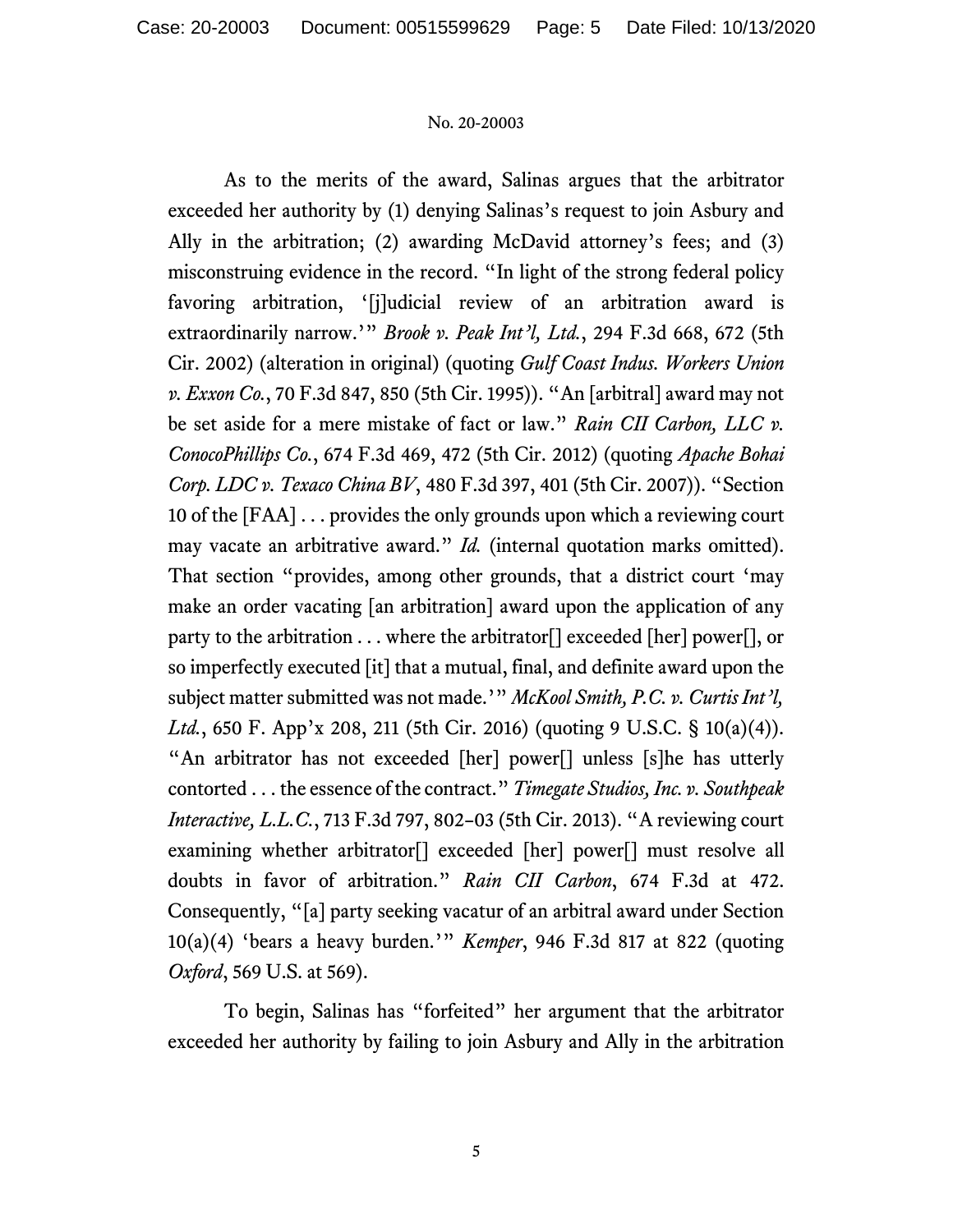since Salinas did not raise that issue in her opening brief. *See United States v. Bowen*, 818 F.3d 179, 192 n.8 (5th Cir. 2016). [2](#page-5-0)

With respect to Salinas's argument that the arbitrator exceeded her power in awarding McDavid attorney's fees, we do not find it persuasive. Salinas asserts that the sales contract entitles McDavid to attorney's fees only if the arbitrator finds that any of Salinas's claims were frivolous. Salinas, however, has misread the contract. The arbitration provision states, "Each party shall be responsible for its own attorney['s] . . . fees, unless awarded by the arbitrator under applicable law." The arbitrator awarded McDavid attorney's fees pursuant to the Texas Civil Practice and Remedies Code, which allows the prevailing party to recover reasonable attorney's fees for claims asserted in contract. *See* Tex. Civ. Prac. & Rem. Code Ann. § 38.001; *Hacienda Records, L.P. v. Ramos*, 718 F. App'x 223, 236 (5th Cir. 2018) ("Texas law . . . provides for an award of reasonable fees in contract actions. This fee[] award is mandatory for the prevailing party in a breach-of-contract action, who presents proof of reasonable fees." (internal citations omitted)). Salinas does not argue the arbitrator awarded an unreasonable amount of attorney's fees. Rather, she relies on *Green Tree Fin. Corp.-Alabama v. Randolph*, 531 U.S. 79, 94–95 (2000) (Ginsburg, J., dissenting) for the proposition that an arbitrator cannot award attorney's fees when those fees are not specified in the arbitration provision. Even putting aside the fact that Salinas has not relied on a controlling statement of law, or that the cited portion of *Randolph* does not clearly stand for this proposition, the sales contract clearly specifies who is responsible for attorney's fees.

<span id="page-5-0"></span><sup>&</sup>lt;sup>2</sup> Furthermore, the record is devoid of any order from the arbitrator denying Salinas's request to join Asbury and Ally. Thus, "even if we were to address" Salinas's argument, "the evidence in the record is insufficient to allow us to decide the issue." *See Lopez v. Reich*, 81 F.3d 157 (5th Cir. 1996).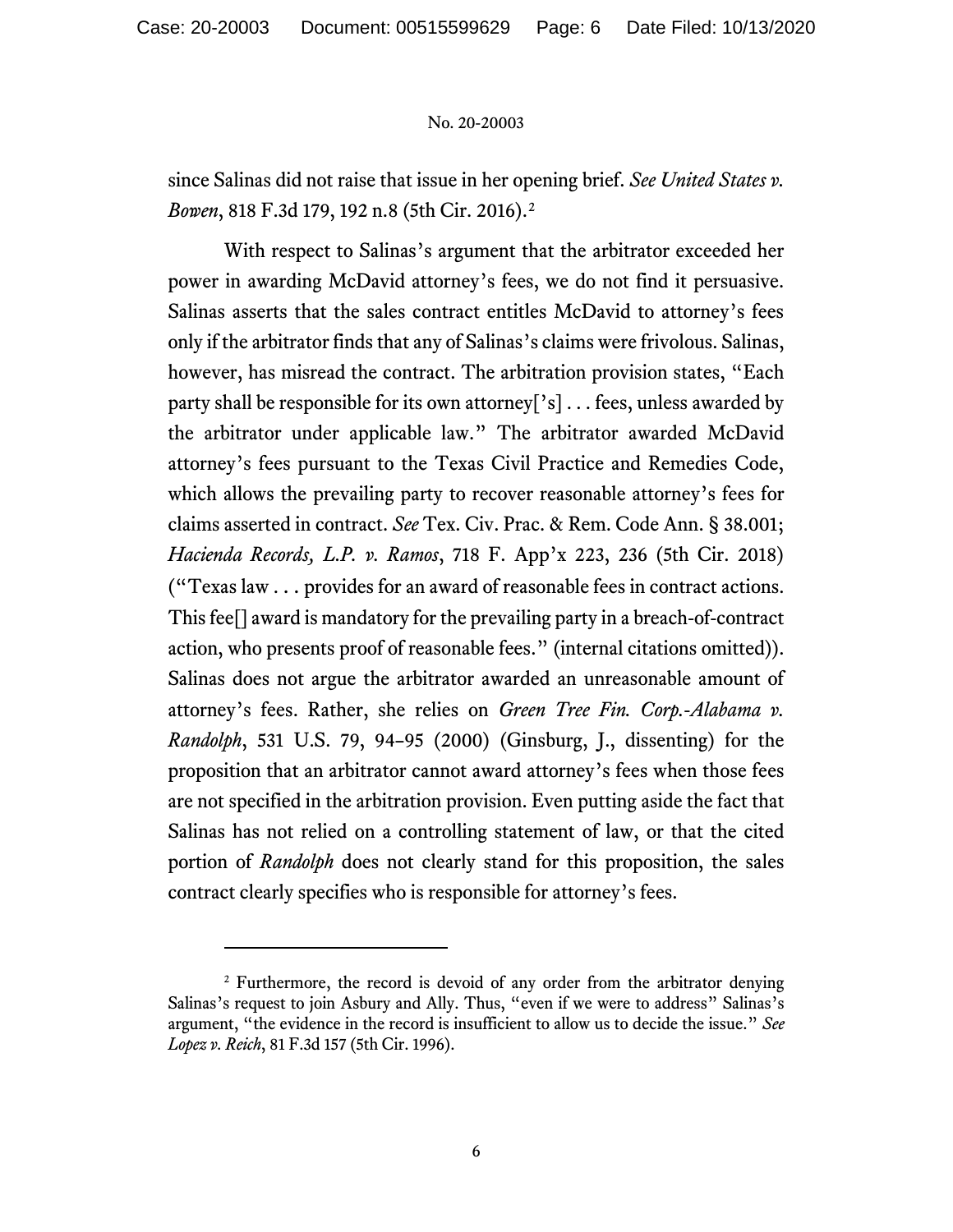Regarding Salinas's argument that the arbitrator misconstrued evidence in the record, Salinas first contends that the arbitrator misapplied "the applicable statute of limitations," but she does not specify to which claim the arbitrator misapplied the limitations period or how the arbitrator erred on this issue. Salinas next maintains that the arbitrator exceeded her authority in concluding that Salinas had breached the sales contract with McDavid because that conclusion was not supported by evidence. But Salinas unequivocally testified that she breached the sales contract:

Q: Do you agree that you breached both the retail installment sales contract and the agreement to provide insurance as written?

# A: Yes.

That Salinas may have believed the sales contract was with Ally instead of McDavid does not warrant a different conclusion. "Under Texas law, a unilateral mistake is generally insufficient to warrant setting aside a contract unless the mistake is induced by acts of the other party." *Lagniappe Lighting, Inc. v. Bevolo Gas & Elec. Lights, Inc.*, No. 11-CV-4538, 2013 WL 3816591, at \*9 (S.D. Tex. July 22, 2013) (citing, inter alia, *Seymour v. Am. Engine & Grinding Co.*, 956 S.W.2d 49, 58 (Tex. App.-Hous. [14th Dist.] 1996, pet. denied)). "[T]he mistake must have been made regardless of the exercise of ordinary care." *Id.* (citing *Welkener v. Welkener*, 71 S.W.3d 364, 366 (Tex. App.-Corpus Christi [13th Dist.] 2001, no pet.)). Salinas has not provided any evidence that McDavid induced her to believe that the contract was executed with Ally instead, and the contract clearly stipulates that the agreement was between Salinas and McDavid.

Finally, Salinas asserts that the "[a]rbitrator ignored testimony that McDavid did not follow the contract provisions regarding recovery of the vehicle." But Salinas does not identify what that testimony entailed, which clause of the sales contract was breached, or how the arbitrator's decision to